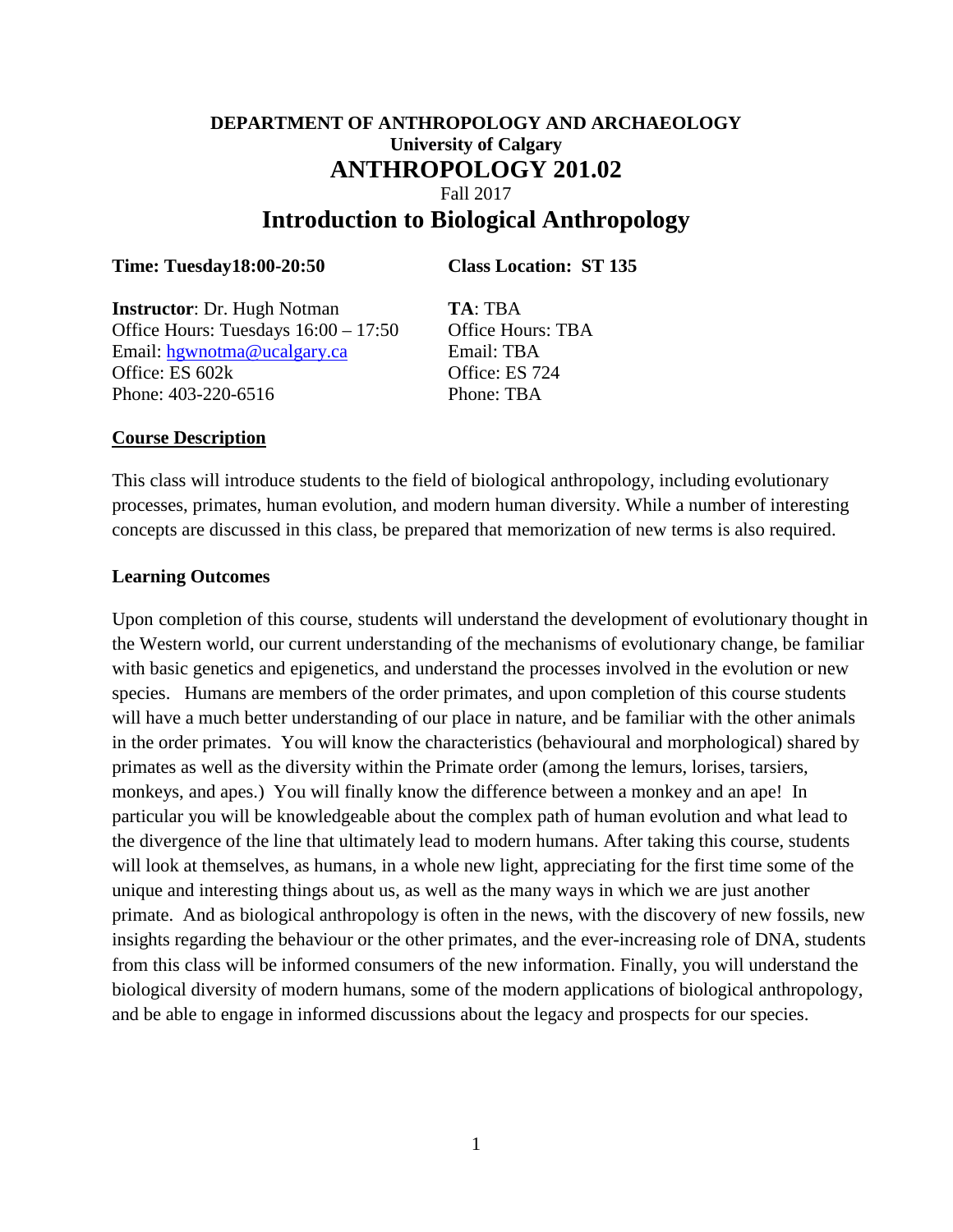## **Course Requirements**

**Test One - 25%** Tuesday October 10. This in class test will be multiple choice format and cover all preceding class material (lectures, videos, discussion) and chapters  $1 - 4$  of the textbook. You will have 75 minutes to complete approx. 75 multiple choice questions. All students must remain seated until 30 minutes after the exam has begun.

**Test Two - 35%** Tuesday November 14**.** This in class test will be multiple choice format and cover all class material (lectures, videos, discussion) since Test One and chapters 5 - 10 of the textbook. You will have 75 minutes to complete approx. 75 multiple choice questions. All students must remain seated until 30 minutes after the exam has begun.

**Final Exam - 40% Date** TBA**.** This is a Registrar Scheduled final exam (date released in early October) which covers all class material and all 16 chapters of the textbook. Registrar scheduled Final Exams are 2 hours in length however you are free to leave the room after 30 minutes, thus you will have up to 2 hours to complete 100 multiple choice questions.

**Missed tests automatically receive a score of zero**. In the event of an emergency or illness, please try to notify the Anthropology office (220-6516) or the instructor *before the exam* in order to be eligible to take an alternate test. In order to be eligible for an alternate test, *you must provide supporting and signed documentation of an illness that reflects the date of the test.* If you tell us after the test that you were sick and missed the test you will not be eligible for a retake.

Multiple choice tests are not returned to students; however a copy of the key will be made available at designated times and places (TBA) for review with the TA. Class material includes anything that happens in class: presented lectures, guest lectures, discussion, Q & A, and movies. Required readings (sections of the textbook) are specified above.

**Textbook –** A Human Voyage, A. Keenlyside and R. Lazenby, 2nd Edition, 2015. Lectures and textbook chapters are coordinated to some extent and thus there is some overlap in the required readings and the lectures and films, *however you are responsible for any material in the textbook whether or not it is covered in class, and any material from the class, whether or not it is covered in the textbook.*

**Lecture Notes**: Partial lecture notes will be posted on blackboard before class. Posted notes are intended to enhance the lecture and augment your handwritten notes of lecture material, *not replace them*. The posted notes are **NOT** sufficient without the lectures themselves. Class attendance is typically strongly positively correlated with test performance and final grade.

# **Class Regulations and Expectations**

• **Use of laptops, smart phones, IPads, cell phones etc. are not permitted in this class** This regulation is further discussed in class.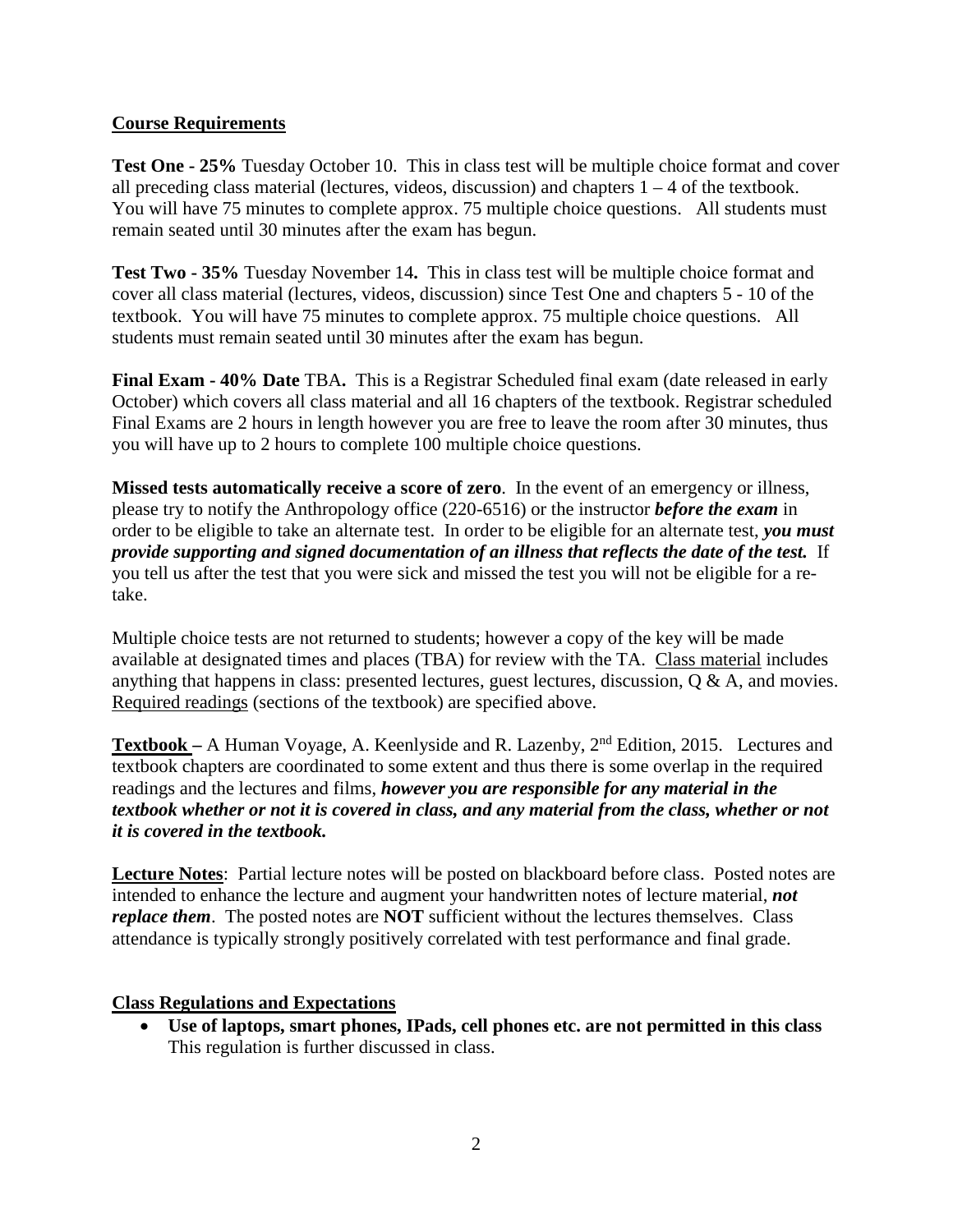- Try to arrive on time to prevent disruption to the class. If you are late please take a seat at the back of the room to minimize disruption. Likewise stay seated until class in concluded. We will not run overtime.
- Do not converse with classmates during lectures. In other words, **no talking in class .** Interactions between students during class is unfair to other students who may miss lecture material that will subsequently appear on exams. If you are discussing lecture material please raise your hand to share the comment or question as that will benefit the whole class. Relevant interruptions are welcome. You may also email questions which will be answered at the next class. Likewise, all email enquiries about tests will be answered in class.
- Turn off cell & smart phones during class.

#### **Communication Guidelines –** we offer you this advice to help you have more successful communication in this course and in your professional life in general:

- You are welcome to communicate with the Professor and TA by email or in person before and after class, during office hours, or by appointment.
- Use a professional email address (such as your ucalgary address or a [yourname@gmail.com\)](mailto:yourname@gmail.com) for professional correspondence (such as messages to your Professor or TA).
- Use a clear subject line such as "Anth 201 Question" or "Anth 201 Student".
- Use an appropriate greeting to start your email, such as "Dear Dr. Notman", and sign off with your full name and ucid number. Err on the side of formality in professional correspondence.
- Do not skip a greeting altogether, or open with, for example, Hey there, What up? or Yo! If you don't know the name of the Professor or TA start with "Dear Professor or Dear TA", although taking a peak at the course outline might be slightly better than advertising that you don't know the name of the person you are about to ask for something.
- Check the course outline and materials posted on D2L before asking for information that may have already been provided. Again, just to avoid advertising that you don't come to class or consult the materials that have been provided to you.
- Use complete sentences and proof-read and spell check your messages.
- We will respond as soon as possible but to be safe please allow 48 hours for a response, excluding weekends and holidays.

# **Grade Breakdown**

| $A+$ 100 - 94.9%<br>$A = 94.8 - 89.9\%$ | R.           | 79.8 - 74.9%<br>$B - 74.8 - 70.9\%$ | $D+$         | $C-$ 62.8 – 58.9%                  |
|-----------------------------------------|--------------|-------------------------------------|--------------|------------------------------------|
| A- 89.8 - 84.9%                         |              | $C_{+}$ 70.8–66.9%                  | $\mathbf{D}$ | $58.8 - 54.9\%$<br>$54.8 - 49.9\%$ |
| $B_{+}$ $84.8 - 79.9\%$                 | $\mathbf{C}$ | $66.8 - 62.9\%$                     | $F =$        | 49.8% and below                    |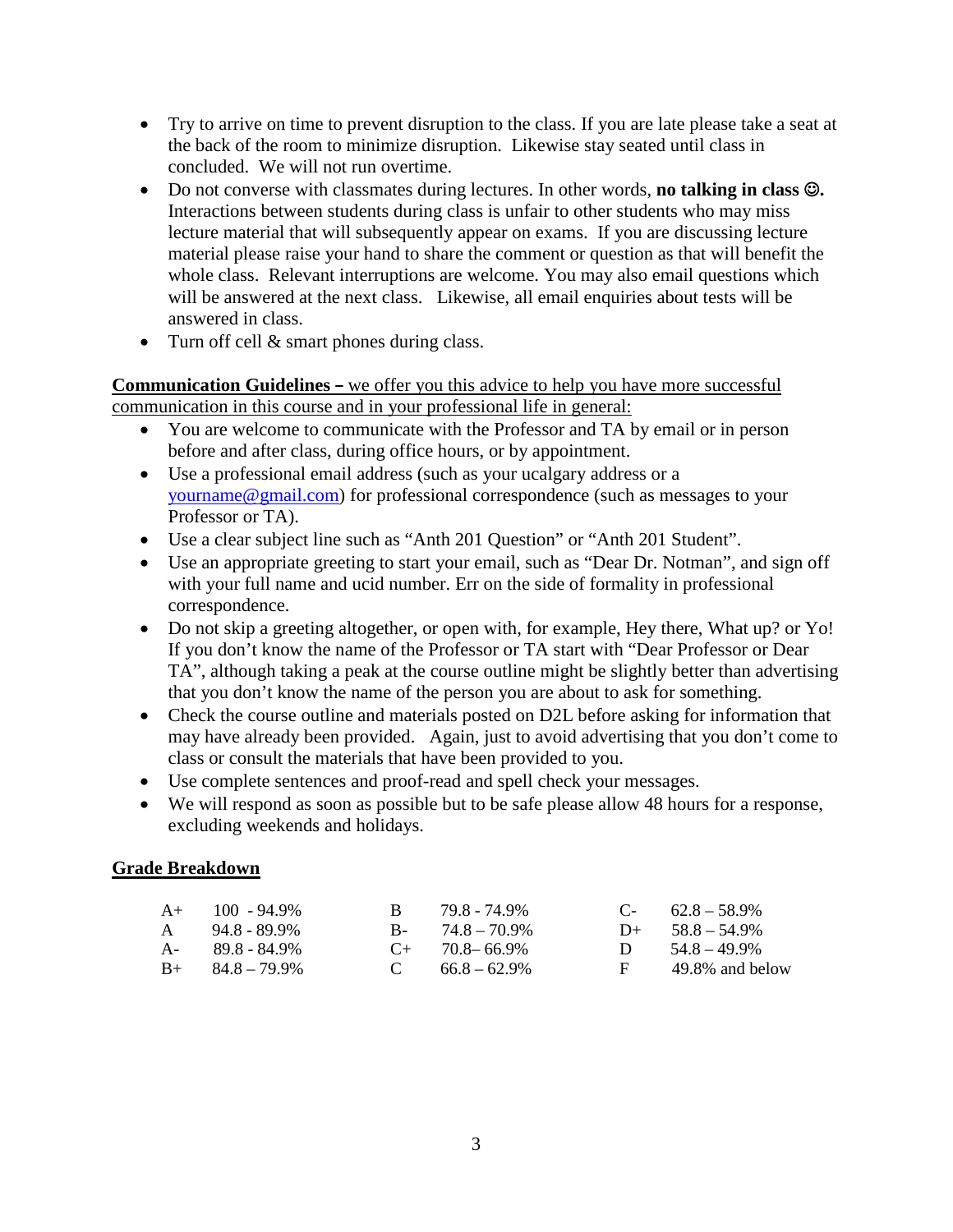**Class Examination Instructions** – Exam room security is taken very seriously. To ensure exam security please see and follow the **Class Examination Instructions** for this class on D2L.

**No special arrangements will be made following a poor test performance***.* For example, we cannot change the weighting of the tests, allow retakes, or accept alternate assignments in lieu of the test. Prepare in advance to ensure a good test performance – this is your opportunity to perform well, not later. After the test no changes will be made.

### **Plagiarism**

Using any source whatsoever without clearly documenting it is a serious academic offense. Consequences include failure on the assignment, failure in the course and possibly suspension or expulsion from the university.

You must document not only direct quotations but also paraphrases and ideas where they appear in your text. A reference list at the end is insufficient by itself. In-text citations must be provided, and readers must be able to tell exactly where your words and ideas end and other people's words and ideas begin. Wording taken directly from a source must be enclosed within quotation marks (or, for long quotations, presented in the format prescribed by the documentation style you are using). Paraphrased information must not follow the original wording and sentence structure with only slight word substitutions here and there. These requirements apply to all assignments and sources, including those in non-traditional formats such as Web pages or visual media.

For information on citation and documentation styles (including APA, Chicago, IEEE, MLA, and others), visit the links provided at<https://ucalgary.ca/ssc/resources/writing-support/436> . If you have questions about how to document sources, please consult your instructor or the Writing Centre (3<sup>rd</sup> Floor TFDL, [http://www.ucalgary.ca/ssc/writing-support\)](http://www.ucalgary.ca/ssc/writing-support).

# **ACADEMIC ACCOMMODATIONS**

#### <http://www.ucalgary.ca/access/accommodations/policy>

Students needing an Accommodation because of a Disability or medical condition should communicate this need to Student Accessibility Services in accordance with the Procedure for Accommodations for Students with Disabilities

Students needing an Accommodation based on a Protected Ground other than Disability, should communicate this need, preferably in writing, to the instructor of this course.

# **ACADEMIC INTEGRITY**

Academic integrity is essential to the pursuit of learning and scholarship in a university, and to ensuring that a degree from the University of Calgary is a strong signal of each student's individual academic achievements. As a result, the University treats cases of cheating and plagiarism very seriously. Non-academic integrity also constitutes an important component of this program.

For detailed information on what constitutes academic and non-academic misconduct, please refer to the following link:<http://www.ucalgary.ca/pubs/calendar/current/k-2-1.html>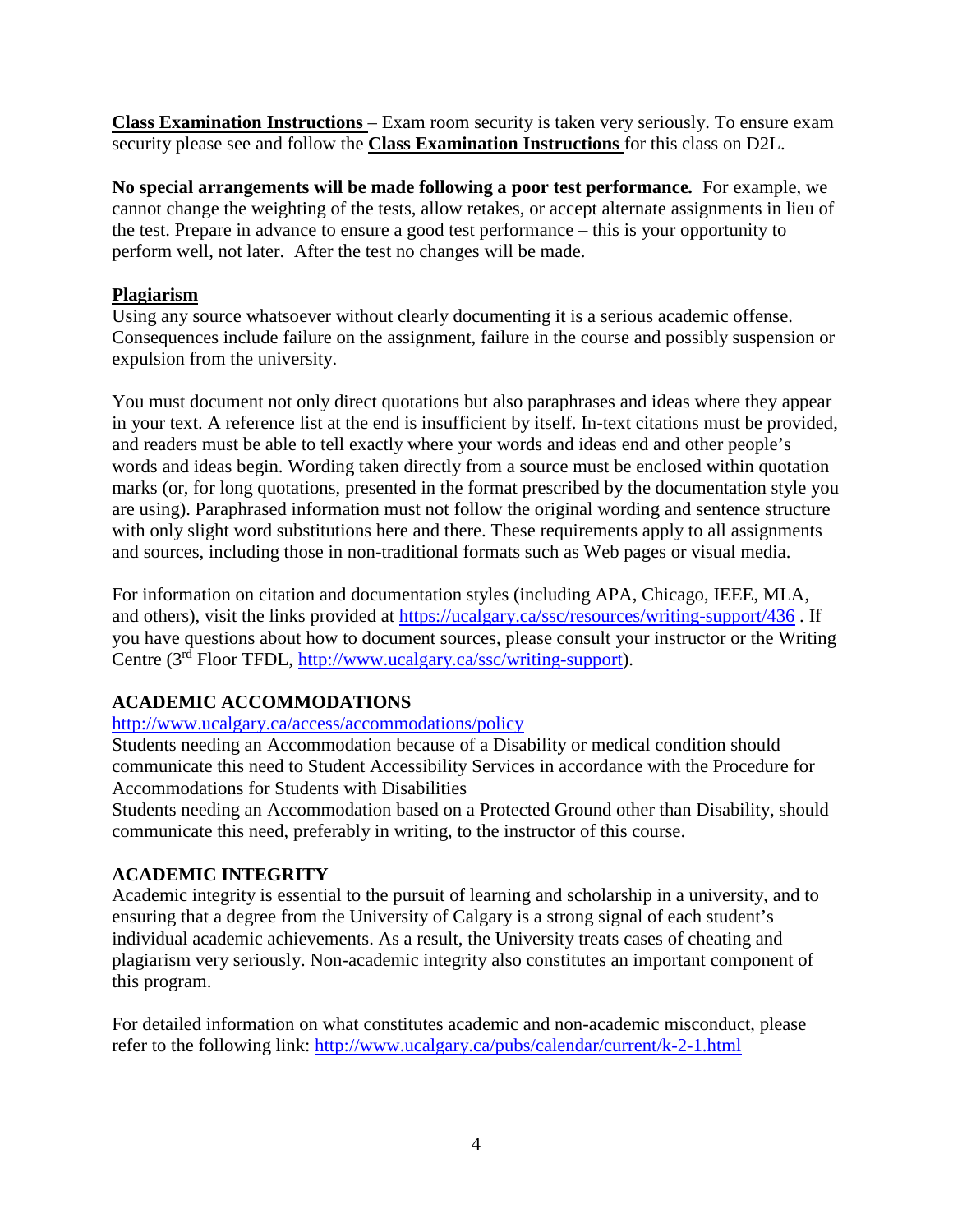All suspected cases of academic and non-academic misconduct will be investigated following procedures outlined in the University Calendar. If you have questions or concerns about what constitutes appropriate academic behavior or appropriate research and citation methods, you are expected to seek out additional information on academic integrity from your instructor or from other institutional resources.

Where there is a criminal act involved in plagiarism, cheating or other academic misconduct, e.g., theft (taking another student's paper from their possession, or from the possession of a faculty member without permission), breaking and entering (forcibly entering an office to gain access to papers, grades or records), forgery, personation and conspiracy (impersonating another student by agreement and writing their paper) and other such offences under the Criminal Code of Canada, the University may take legal advice on the appropriate response and, where appropriate, refer the matter to the police, in addition to or in substitution for any action taken under these regulations by the University

# **TEACHING EVALUATIONS / USRIS (Universal Student Ratings of Instruction)**

At the University of Calgary, feedback provided by students through the Universal Student Ratings of Instruction (USRI) survey provides valuable information to help with evaluating instruction, enhancing learning and teaching, and selecting courses. **Your responses make a difference, please participate!** Website: http://www.ucalgary.ca/usri/

### **Writing Across the Curriculum**

Writing skills are not exclusive to English courses and, in fact, should cross all disciplines. The University supports the belief that throughout their University careers, students should be taught how to write well so that when they graduate their writing abilities will be far above the minimal standards required at entrance. Consistent with this belief, students are expected to do a substantial amount of writing in their University courses and, where appropriate, members of faculty can and should use writing and the grading thereof as a factor in the evaluation of student work. The services provided by the Writing Support, part of the Student Success Centre, can be utilized by all undergraduate and graduate students who feel they require further assistance

**Emergency Evacuation Assembly Points**: In the event of an emergency that requires evacuation, please refer to the following link to become familiar with the assembly points for the class:<http://www.ucalgary.ca/emergencyplan/assemblypoints>

### **Freedom of Information and Protection of Privacy Act: Freedom of Information and Protection of Privacy Act**

The University of Calgary is committed to protecting the privacy of individuals who work and study at the University or who otherwise interact with the University in accordance with the standards set out in the Freedom of Information and Protection of Privacy Act. Please refer to the following link for detailed information:<http://www.ucalgary.ca/legalservices/foip>

The Department of Anthropology and Archaeology's FOIP (Freedom of Information and Privacy) policy requires all reports/examinations to be returned to students during class time or the instructor's office hours. Any term work not picked up will be placed in the Anthropology and Archaeology Office (ES620) for distribution. Any student not wishing to have their work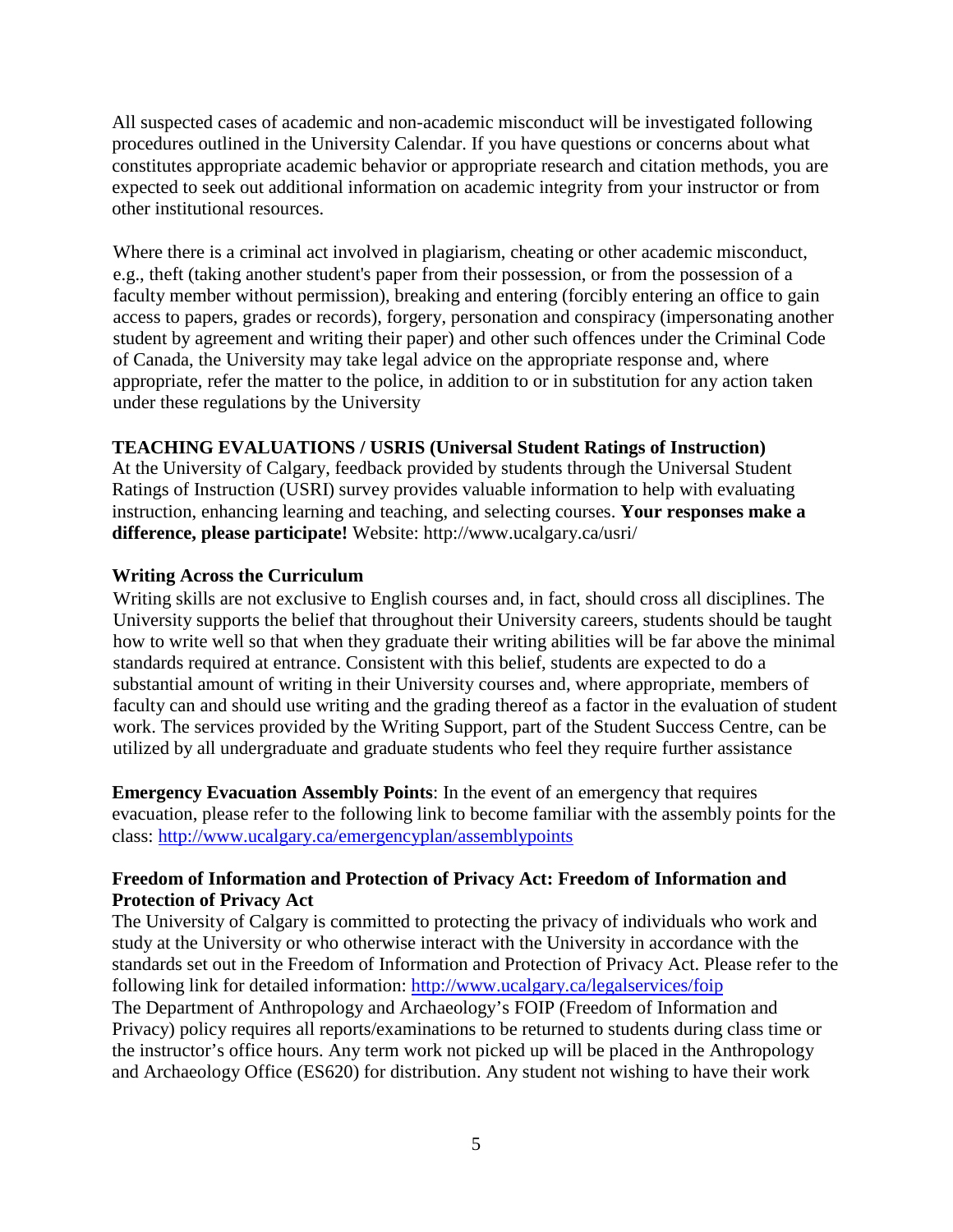placed in the office must make alternative arrangements with the course instructor early in the term.

**Safewalk Information:** Campus Security, in partnership with the Students' Union, provides the Safewalk service, 24 hours a day to any location on Campus including the LRT, parking lots, bus zones and University residences. Contact Campus Security at (403) 220-5333 or use a help phone, and Safewalkers or a Campus Security Officer will accompany you to your campus destination.

**Faculty of Arts Program Advising and Student Information Resources:** Have a question, but not sure where to start? Arts Students' Centre

The Faculty of Arts Students' Centre is the overall headquarters for undergraduate programs in the Faculty of Arts. The key objective of this office is to connect students with whatever academic assistance that they require.

In addition to housing the Associate Dean, Undergraduate Programs and Student Affairs and the Associate Dean for Teaching and Learning, the Arts Students' Centre is the specific home to:

- program advising
- the Faculty's Co-operative Education Program
- the Arts and Science Honours Academy
- the Faculty's Interdisciplinary Programs
- a Student Help Desk

Location: Social Sciences Room 102

Phone: 403.220.3580

Email: [ascarts@ucalgary.ca](http://ucalgary.ca/pubs/calendar/current/ascarts@ucalgary.ca)

Website: [arts.ucalgary.ca/undergraduate/](http://arts.ucalgary.ca/undergraduate/)

For registration (add/drop/swap), paying fees and assistance with your Student Centre, contact Enrolment Services at (403) 210-ROCK [7625] or visit them at the MacKimmie Library Block. Contacts for Students Union Representatives for the Faculty of Arts:

arts1@su.ucalgary.ca

arts2@su.ucalgary.ca

arts3@su.ucalgary.ca

[arts4@su.ucalgary.ca](mailto:arts4@su.ucalgary.ca)

**Ombudsman`s office: <http://www.ucalgary.ca/ombuds/>**